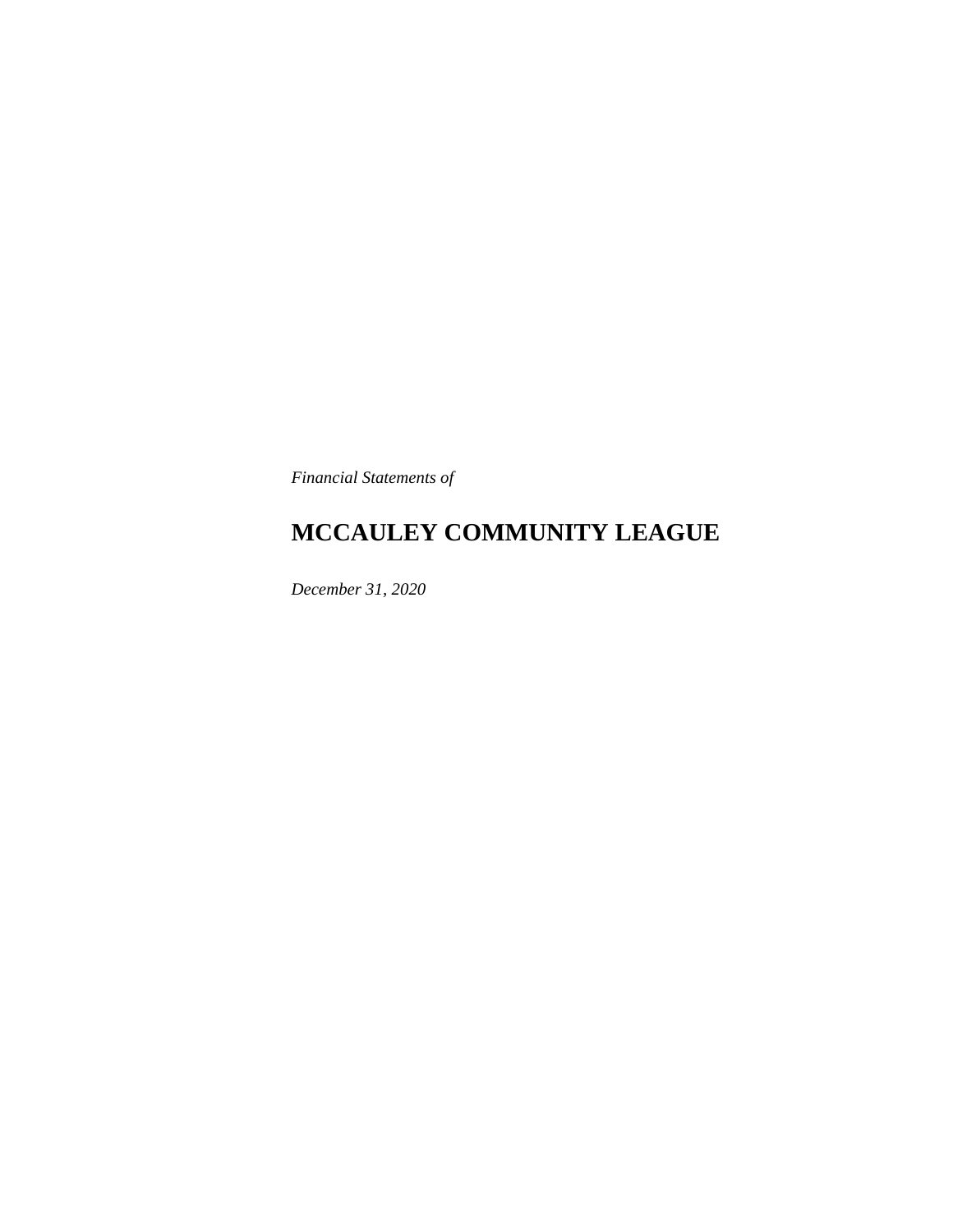

Gill & Bird LLP 3829 – 99 Street Edmonton, AB T6E 6J1

Tel: 780-432-7880 Fax: 780-439-0965 e-mail[: info@gillbird.ca](mailto:info@gillbird.ca)

### **Notice to Reader**

On the basis of information provided by management, we have compiled the financial statements of McCauley Community League (the "League") that comprise the statement of financial position as at December 31, 2020, and the statement of operations and unrestricted net assets for the year then ended.

We have not performed an audit or a review engagement in respect of these financial statements and, accordingly, we express no assurance thereon.

Readers are cautioned that these statements may not be appropriate for their purposes.

 $L:II \nmid \mathcal{B} \nmid LLP$ 

Chartered Professional Accountants

May 3, 2020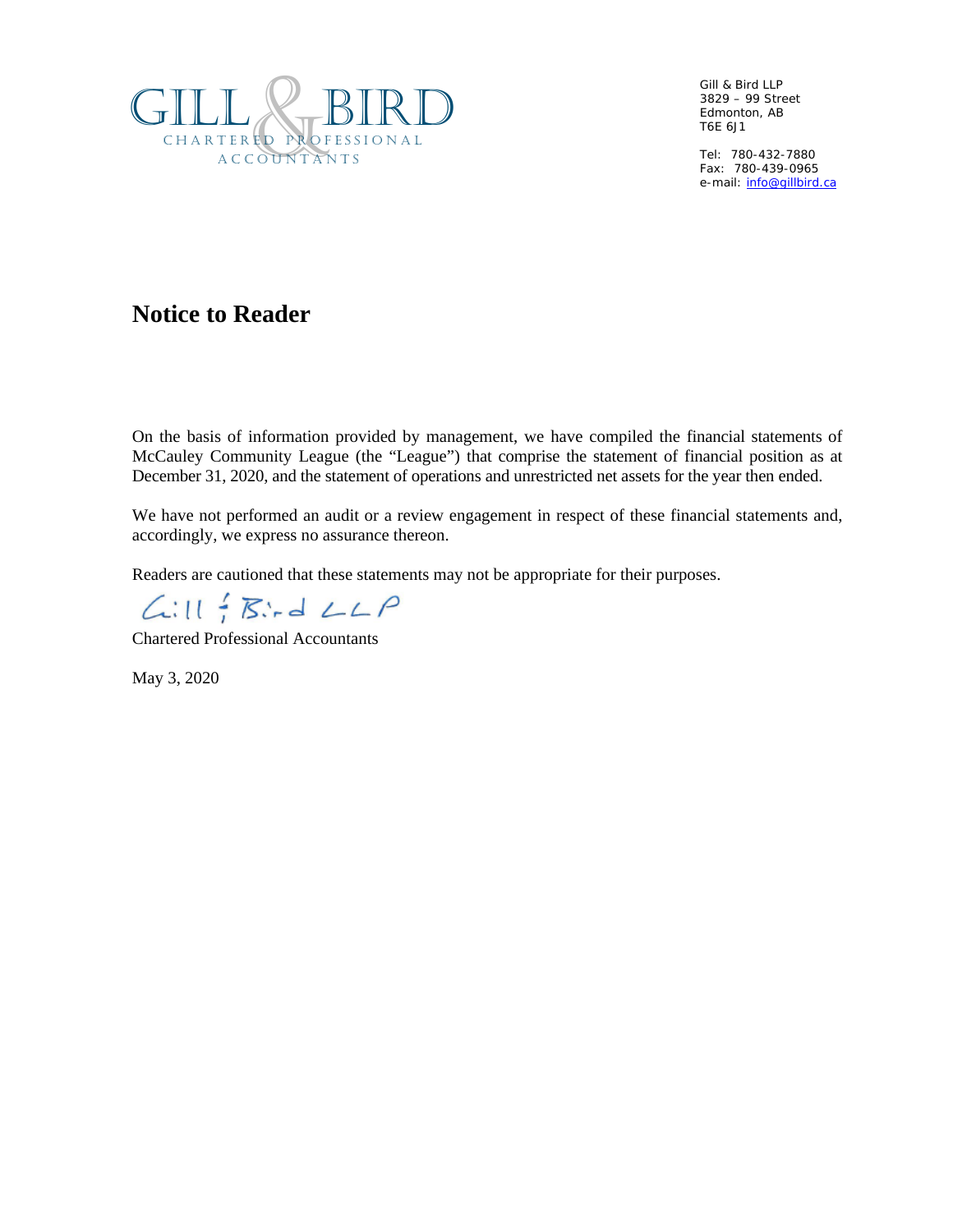# **TABLE OF CONTENTS**

|                                             | PAGE           |
|---------------------------------------------|----------------|
| <b>Statement of Financial Position</b>      | 1              |
| <b>Statement of Operations</b>              | 2              |
| <b>Statement of Unrestricted Net Assets</b> | 3              |
| Notes to the Financial Statements           | $\overline{4}$ |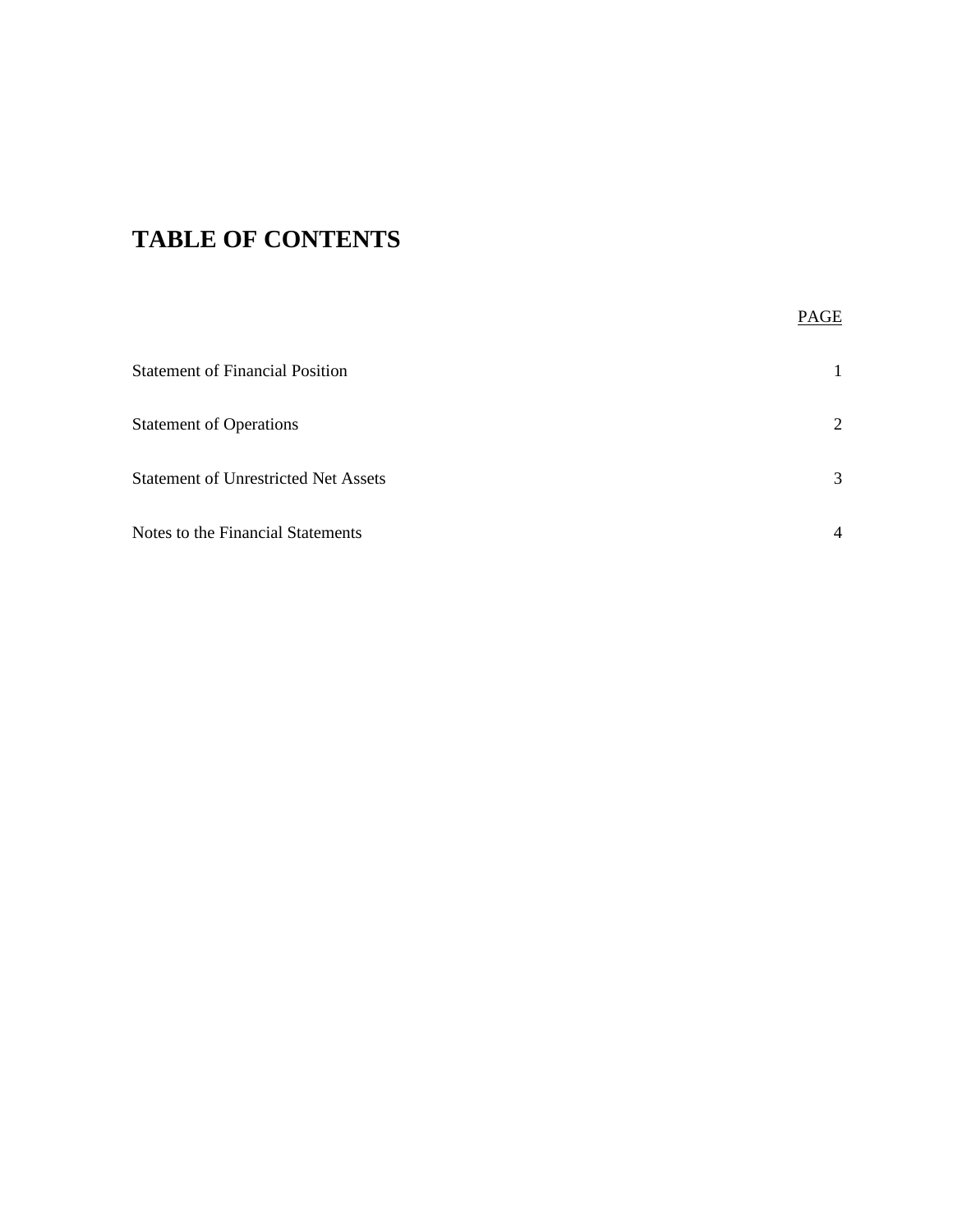### **As at Decmeber 31, 2020**

**(unaudited - see Notice to Reader)**

|                                          | 2020         |               | 2019   |
|------------------------------------------|--------------|---------------|--------|
| <b>ASSETS</b>                            |              |               |        |
| <b>CURRENT</b>                           |              |               |        |
| Cash and cash equivalents                | \$<br>18,855 | $\mathbb{S}$  | 9,208  |
| Restricted cash (Note 2)                 | 42,526       |               | 61,977 |
| Prepaid expenses                         | 1,852        |               | 1,725  |
|                                          | 63,233       |               | 72,910 |
| PROPERTY AND EQUIPMENT (Note 3)          | 11,239       |               | 15,579 |
|                                          | \$<br>74,472 | \$            | 88,489 |
| <b>LIABILITIES</b>                       |              |               |        |
| <b>CURRENT</b>                           |              |               |        |
| Accounts payable and accrued liabilities | \$<br>3,245  | $\mathcal{S}$ | 14,698 |
| Deferred revenue (Note 4)                | 42,526       |               | 61,976 |
|                                          | 45,771       |               | 76,674 |
| <b>NET ASSETS</b>                        |              |               |        |
| Unrestricted net assets                  | 28,701       |               | 11,815 |
|                                          | \$<br>74,472 | \$            | 88,489 |
| APPROVED BY THE BOARD                    |              |               |        |

............................................... Director

............................................... Director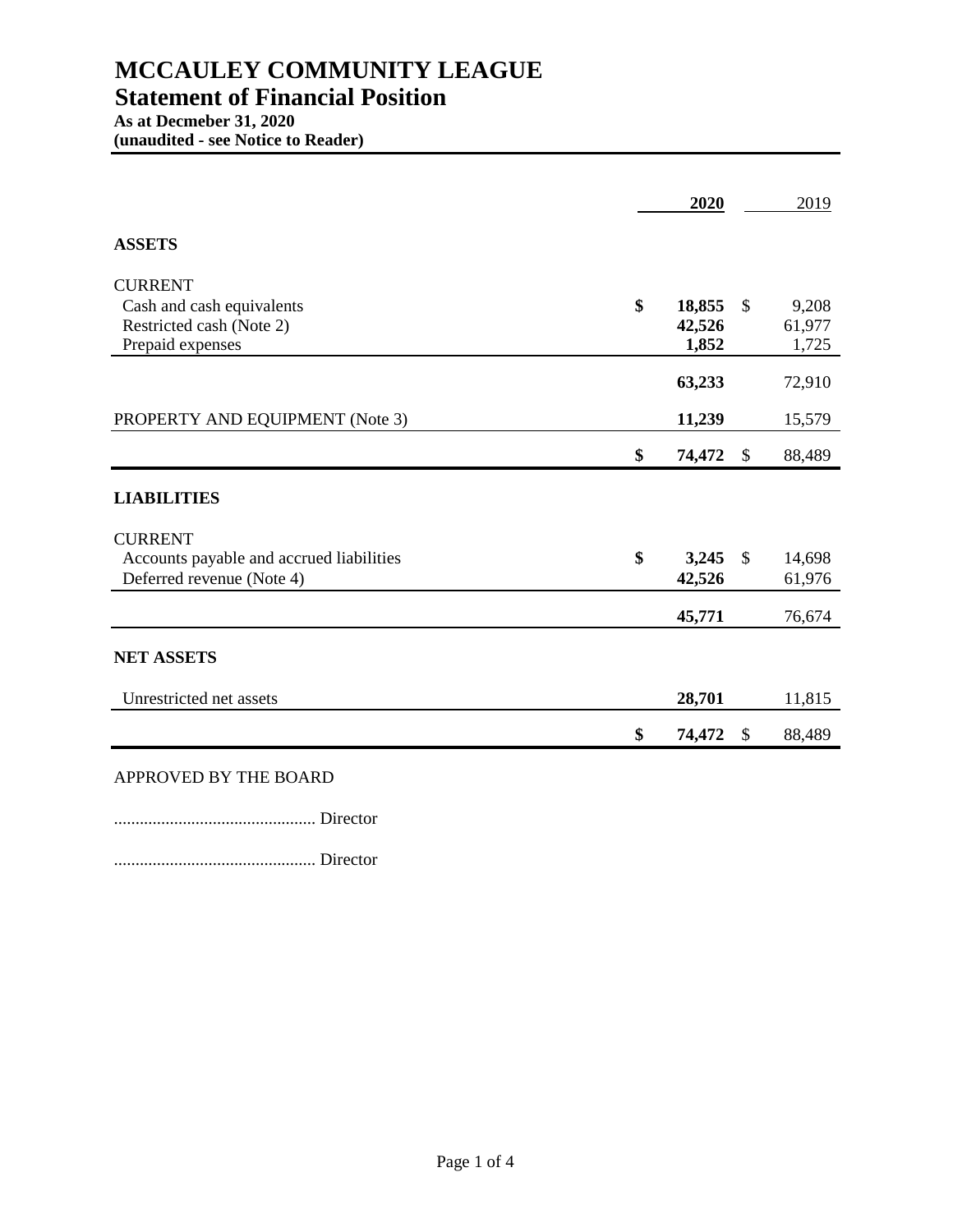### **MCCAULEY COMMUNITY LEAGUE Statement of Operations**

## **Year ended December 31, 2020**

**(unaudited - see Notice to Reader)**

|                                               | 2020         |               | 2019      |
|-----------------------------------------------|--------------|---------------|-----------|
| <b>REVENUES</b>                               |              |               |           |
| Casino                                        | \$<br>45,631 | <sup>\$</sup> | 16,092    |
| Grants                                        | 16,013       |               | 20,309    |
| Memberships                                   | 30           |               | 185       |
| Programs                                      |              |               | 4,020     |
| Interest                                      |              |               | 23        |
|                                               |              |               |           |
|                                               | 61,674       |               | 40,629    |
|                                               |              |               |           |
| <b>EXPENSES</b><br>Rink maintenance           | 14,781       |               | 20,281    |
|                                               |              |               |           |
| Community events<br>Donations                 | 6,304        |               | 16,931    |
|                                               | 5,500        |               | 1,400     |
| Advertising<br>Amortization                   | 4,944        |               | 7,769     |
|                                               | 4,340        |               | 6,081     |
| Telephone and utilities                       | 3,097        |               | 4,034     |
| Casino expenses                               | 2,540        |               |           |
| Insurance                                     | 1,225        |               | 1,557     |
| Office rent                                   | 900          |               | 2,700     |
| Office                                        | 621          |               | 2,283     |
| Meetings                                      | 512          |               | 3,132     |
| Interest and bank charges                     | 24           |               |           |
| Program expenses                              |              |               | 15,374    |
| Soccer program                                |              |               | 1,689     |
| Honorarium and board fees                     |              |               | 1,447     |
| JP swim program                               |              |               | 510       |
| Repairs and maintenance                       |              |               | 72        |
|                                               | 44,788       |               | 85,260    |
| EXCESS (DEFICIENCY) OF REVENUES OVER EXPENSES | \$<br>16,886 | \$            | (44, 631) |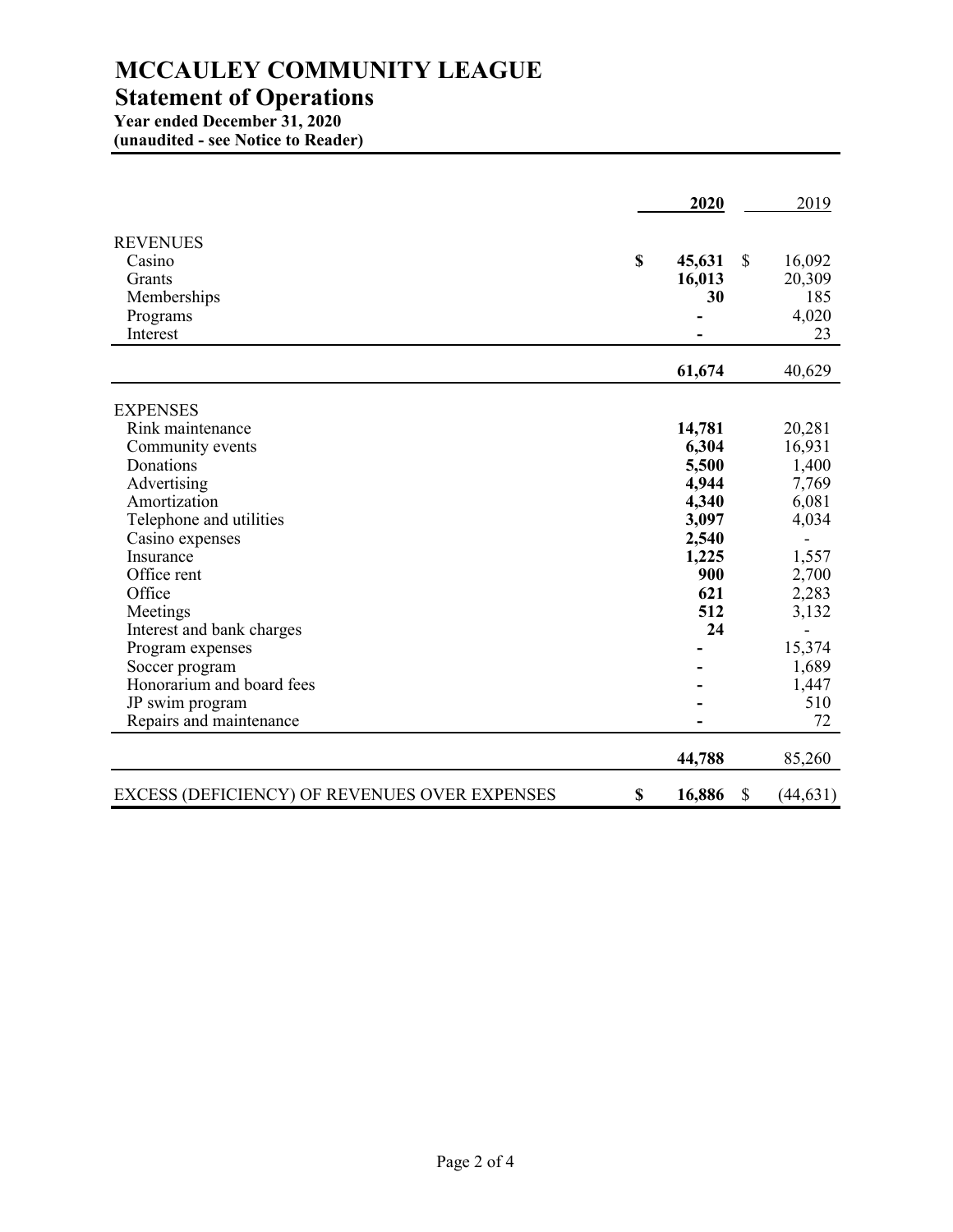### **MCCAULEY COMMUNITY LEAGUE Statement of Unrestricted Net Assets**

|                                               | <b>2020</b> |              | 2019      |
|-----------------------------------------------|-------------|--------------|-----------|
| UNRESTRICTED NET ASSETS, BEGINNING OF YEAR    | $11,815$ \$ |              | 56,446    |
| EXCESS (DEFICIENCY) OF REVENUES OVER EXPENSES | 16,886      |              | (44, 631) |
| UNRESTRICTED NET ASSETS, END OF YEAR          | 28,701      | <sup>S</sup> | 11,815    |